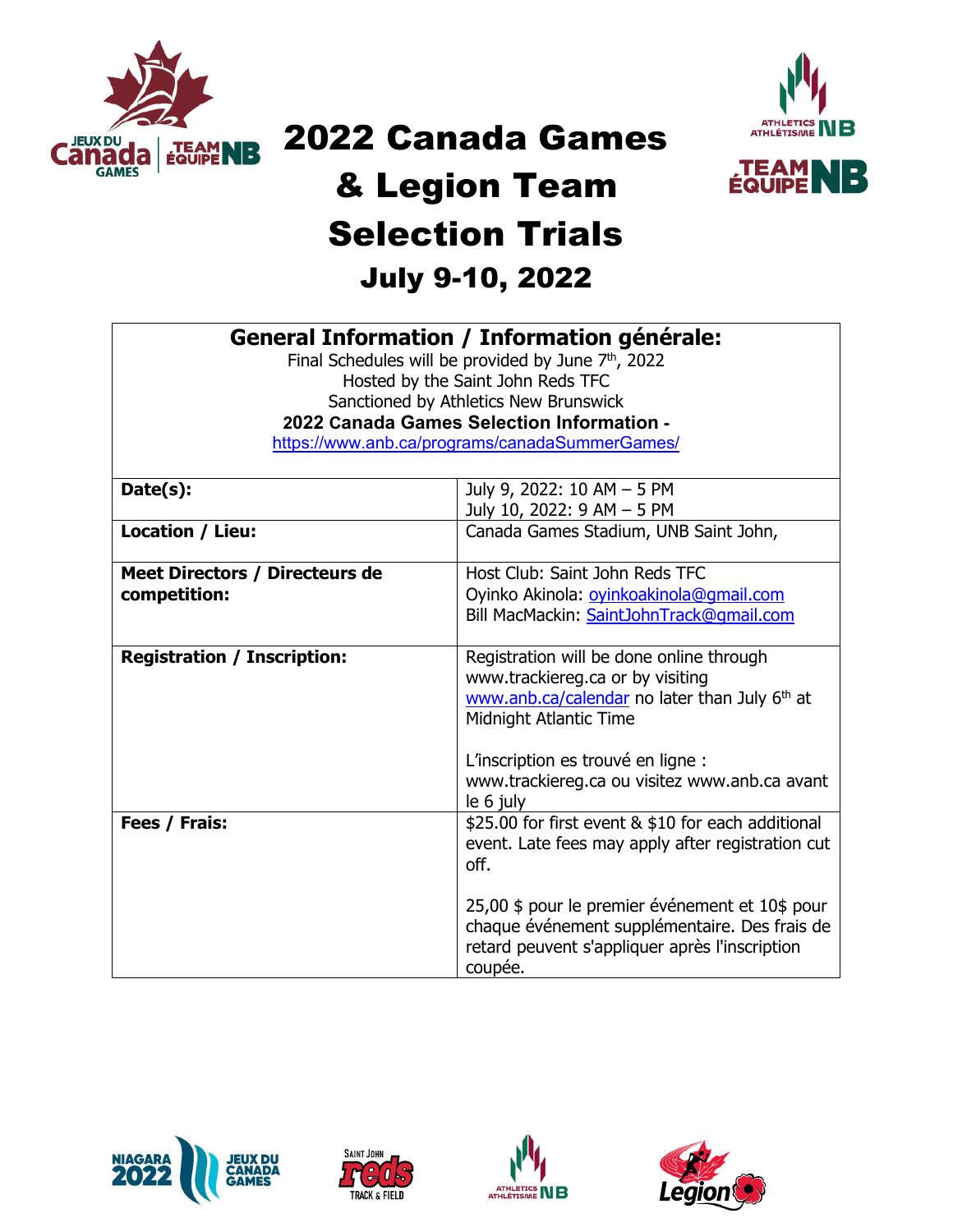## **TENTATIVE SCHEDULE OF EVENTS (Subject to change based on entries) Final Schedule available the day before the meet HORAIRE PRÉLIMINAIRE DES ÉPREUVES (Sujet à des modifications)**

L'horaire complet sera disponible le jour avant de la compétition

| <b>Track Schedule</b>                  |                                    |                                              | <b>Field Schedule</b>                                        |                                   |                                 |                                        |  |
|----------------------------------------|------------------------------------|----------------------------------------------|--------------------------------------------------------------|-----------------------------------|---------------------------------|----------------------------------------|--|
| TIME /<br><b>TEMP</b><br>$\mathbf{s}$  | <b>EVENTS /</b><br><b>ÉPREUVES</b> | <b>DETAILS</b><br>$\prime$<br><b>DÉTAILS</b> | <b>AGE</b><br><b>GROUPS /</b><br><b>CLASSEMEN</b><br>T D'ÂGE | <b>HORIZONTAL</b><br><b>JUMPS</b> | <b>VERTICAL</b><br><b>JUMPS</b> | <b>THROWS</b>                          |  |
| Saturday - 10:00 AM - 5:00 PM SCHEDULE |                                    |                                              |                                                              |                                   |                                 |                                        |  |
| 10:00                                  | 100m                               | Final                                        | Decathlon                                                    | Triple Jump:<br>All Male          | High Jump:<br>All Female        | Hammer: All<br>Male & Female           |  |
| 10:10                                  | 100m                               | Prelim                                       | All Ages                                                     |                                   |                                 |                                        |  |
| 10:40                                  | 110m, 100m,<br>80m Hurdles         | Final                                        | All ages &<br>Heptathlon                                     |                                   |                                 |                                        |  |
| 11:00                                  | 5000m                              | Final                                        | $U20+$                                                       | Long Jump:<br>Decathlon           |                                 |                                        |  |
| 11:45                                  |                                    |                                              |                                                              |                                   | High Jump:<br>Heptathlon        | Discus: All<br>Female                  |  |
| 12:00                                  | 2000m<br>3000m                     | Final                                        | U16<br>U18                                                   |                                   |                                 |                                        |  |
| <b>Lunch break for officials</b>       |                                    |                                              |                                                              |                                   |                                 |                                        |  |
| 1:30                                   | 200m Hurdles<br>400m Hurdles       | Final                                        | U16<br>U18                                                   |                                   |                                 |                                        |  |
| 2:00                                   | 100m                               | Final                                        | $U16+$                                                       | Long Jump:<br>Female              |                                 | Shot Put:<br>Decathlon &<br>Heptathlon |  |
| 3:30                                   | 200m                               | Final                                        | Heptathlon                                                   |                                   | High Jump:<br>Decathlon         | Shot Put: All<br>Male                  |  |
| 4:00                                   | 800m                               | Final                                        | $U16+$                                                       |                                   |                                 |                                        |  |
| 4:30                                   | 400m                               | Final                                        | Decathlon                                                    |                                   |                                 |                                        |  |